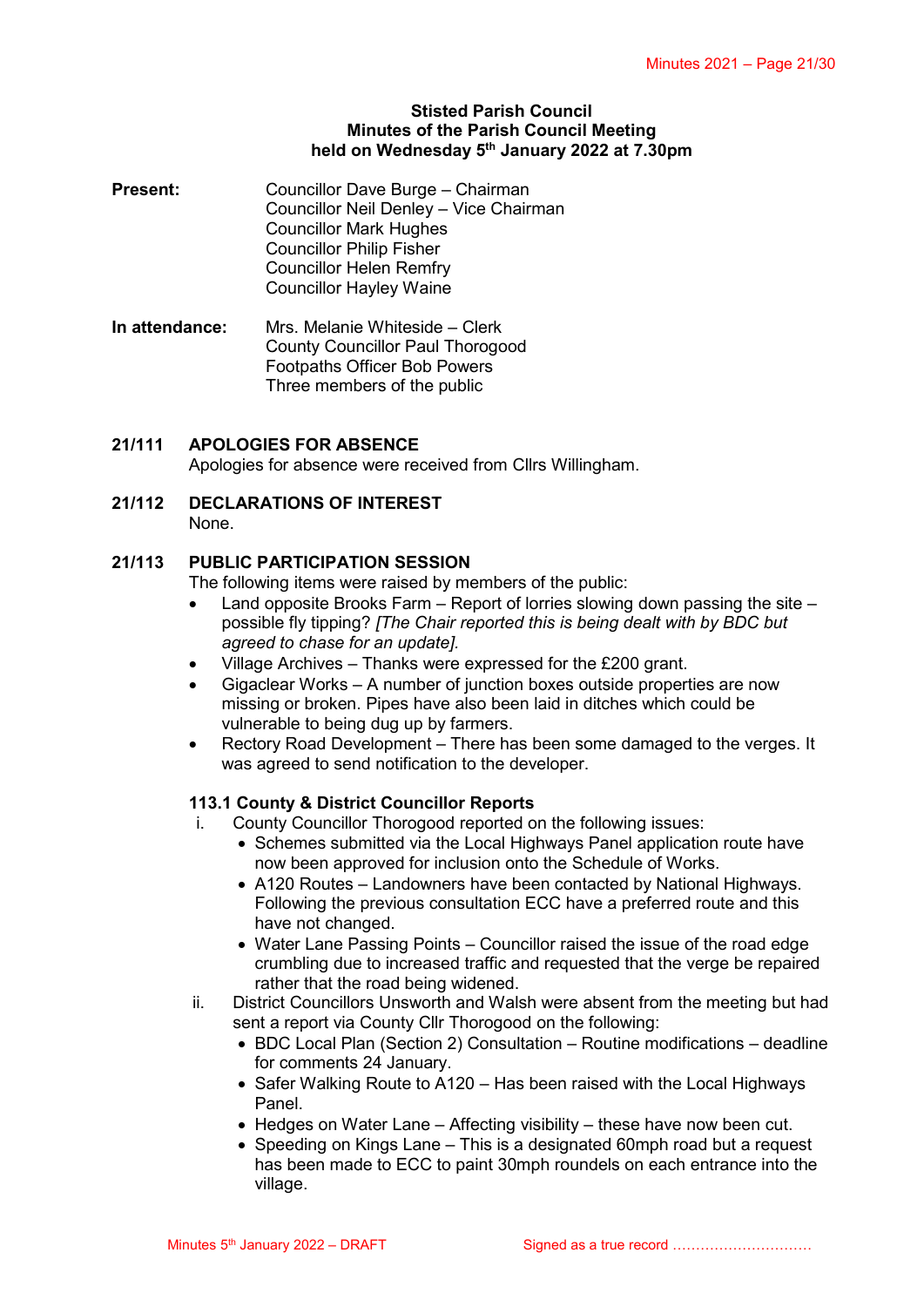- Councillor Community Grants There are still some funds available to support local groups.
- $\bullet$  Incinerator Update Developer is looking for a change in Condition 66 this will go to BDC Committee at the end of January.

# **113.2 Parish Paths / P3**

Footpaths' Officer Robert Powers reported that some of the bridleways in the parish are heavily flooded and should be used with care. Footpath 31 has been cleared, as has the Footpath to Folly Green, however a couple of the bridge repairs are still outstanding.

### **1013.3 Village Hall Report**

Mr. Hughes reported there has been no change to the regulations for use of the Hall.

### **21/114 PREVIOUS MEETING MINUTES**

It was RESOLVED that the minutes of the Parish Council Meeting held on 1<sup>st</sup> December were a correct record and these were subsequently signed by the Chairman.

### **21/115 CLERK'S REPORT & PROJECTS LIST UPDATE**

The Clerk's Report and Projects List were noted.

#### **21/116 FINANCE**

#### **116.1 Bank Reconciliation**

The Clerk/RFO presented the bank reconciliation report to the end of December. **116.2 Budget Review**

The 2021/22 budget review to the end of December was received and noted. **116.3 Payments**

It was **RESOLVED** to approve the payments as per the schedule.

#### **106.4 2022/2023 Budget**

Further to discussion at the December meeting and presentation of updated figures, it was Proposed Cllr Denley, Seconded Cllr Hughes and unanimously **RESOLVED** to approve the 2022/23 budget of £15,707.00 with a Precept of £15,134.00. [This equates to a Band D increase of 5% - equivalent to £0.21 per month].

### **21/117 PLANNING MATTERS**

### **117.1 Planning Applications**

- i. 21/03466/VAR North Lodge, Kings Lane Variation of Condition 4 (Usage Restrictions) of approved application 21/01695/HH granted 18/11/2021 for: Conversion of existing double garage into a 1 bedroomed annexe. Variation would allow for: Use of annexe as a holiday let. Agreed to response: No comment so long as sufficient off street parking is available.
- ii. Braintree District Local Plan Section 2 Consultation Clerk to forward comments received from Cllr Willingham for agreement prior to submission.

#### **117.2 Planning Results**

i. 21/02369/REM – Land North of 63 Rectory Road - Application for the approval of reserved matters (in respect of layout, scale, appearance and landscaping) pursuant to outline planning permission 18/01665/OUT granted 08.08.2019 (Allowed on appeal) for Outline Application with all matters reserved, with the exception of access for the erection of 3 Dwellings - Application GRANTED.

#### **21/118 SUB-COMMITTEE & WORKING GROUPS UPDATE**

### **118.1 Community Safety & Engagement**

i. Queen's Platinum Jubilee Weekend (2-5 June 2022) – No response from Facebook post asking for volunteers. It was agreed to still go ahead with the 'Big Lunch'. It was agreed to liaise with the Church who are planning an event.